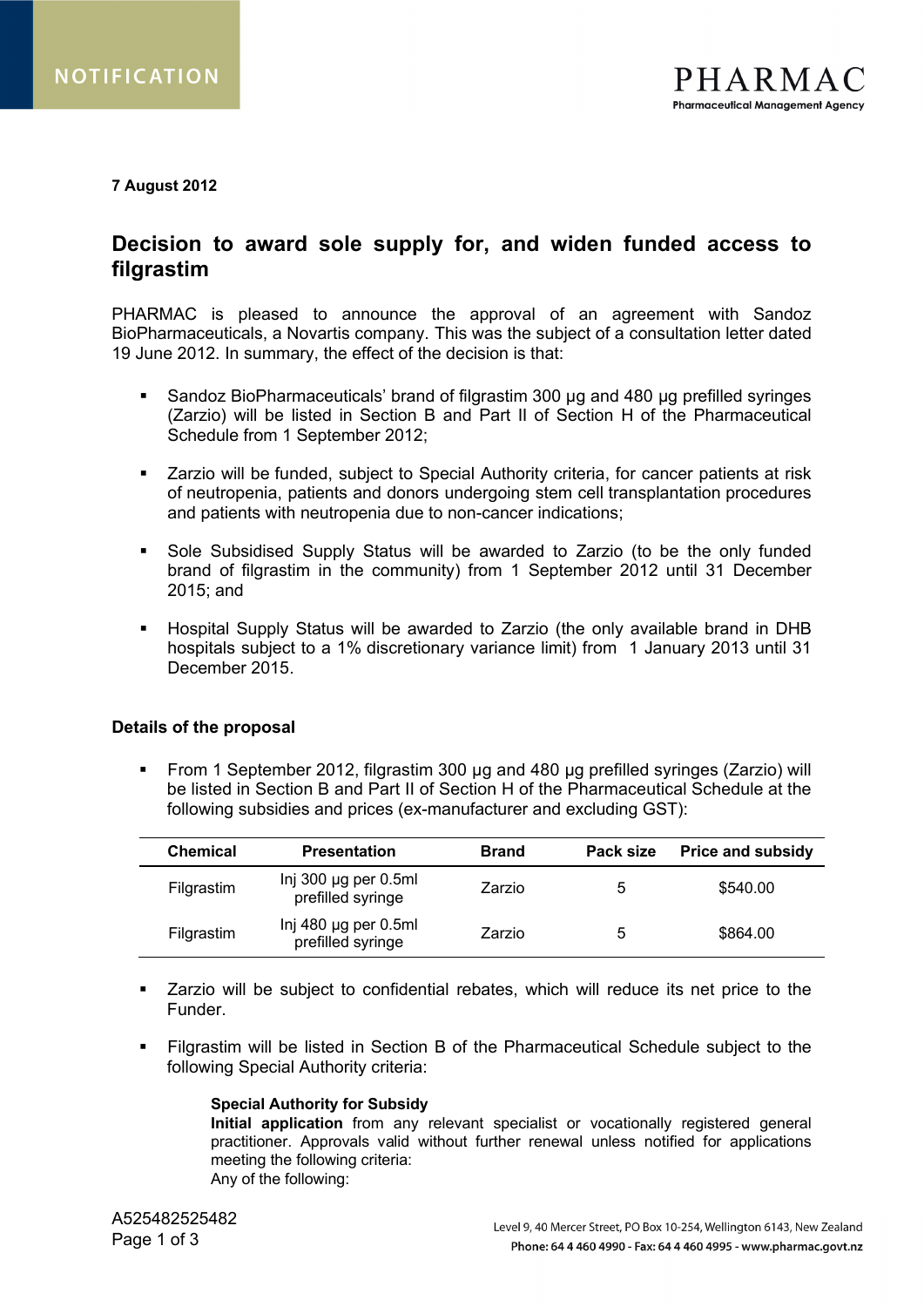- 1. Prevention of neutropenia in patients undergoing high risk chemotherapy for cancer febrile neutropenia risk ≥ 20%\*); or
- 2. Peripheral blood stem cell mobilisation in patients undergoing haematological transplantation; or
- 3. Peripheral blood stem cell mobilisation or bone marrow donation from healthy donors for transplantation; or
- 4. Treatment of severe chronic neutropenia (ANC <  $0.5 \times 10^9$ /L); or
- 5. Treatment of drug-induced prolonged neutropenia (ANC <  $0.5 \times 10^9$ /L).

Note \*Febrile neutropenia risk ≥ 20% after taking into account other risk factors as defined by the European Organisation for Research and Treatment of Cancer (EORTC) guidelines.

- We note that these criteria differ from those consulted upon only a relevant specialist or vocationally registered general practitioner can apply for Special Authorities, not any medical practitioner.
- The current restrictions applying to filgrastim recorded in Part III of Section H (Discretionary Community Supply) will be amended from 1 September 2012, as follows (additions in bold, deletions in strikethrough):

| Inj 300µg per 0.5ml prefilled syringe | Neupogen      |
|---------------------------------------|---------------|
|                                       | <b>Zarzio</b> |
| Inj 300µg per 1ml vial                | Neupogen      |
| Inj 480µg per 0.5ml prefilled syringe | Neupogen      |
|                                       | <b>Zarzio</b> |

Indefinite supply for **any of the following indications** any appropriate indication for the management of patients with cancer**:**

**Prevention of neutropenia in patients undergoing high risk chemotherapy for cancer febrile neutropenia risk ≥ 20%\*) Peripheral blood stem cell mobilisation in patients undergoing haematological transplantation Peripheral blood stem cell mobilisation or bone marrow donation from healthy donors for transplantation Treatment of severe chronic neutropenia (ANC < 0.5 x 10<sup>9</sup> /L) Treatment of drug-induced prolonged neutropenia (ANC < 0.5 x 10<sup>9</sup> /L)**

- Zarzio will be awarded community Sole Subsidised Supply Status for the 300 µg and 480 µg filgrastim prefilled syringes from 1 September 2012 until 31 December 2015.
- Zarzio will be awarded Hospital Supply Status for the 300 µg and 480 µg filgrastim prefilled syringes from 1 January 2013 until 31 December 2015 with a 1% Discretionary Variance (DV) limit.
- The Neupogen (Roche) brand of filgrastim 300 µg and 480 µg prefilled syringes, currently listed in Parts II and III of Section H of the Pharmaceutical Schedule, will be delisted from 1 January 2013.
- The filgrastim 300 µg vial (Neupogen, Roche) and pegfilgrastim 6 mg prefilled syringe (Neulastim, Roche) will remain listed in Section H (Parts II and III).
- Sandoz BioPharmaceuticals' brand of filgrastim 300 µg vial (Zarzio) is currently in development and will be listed in Section B and Parts II and III of Section H of the Pharmaceutical Schedule once it is registered in New Zealand.